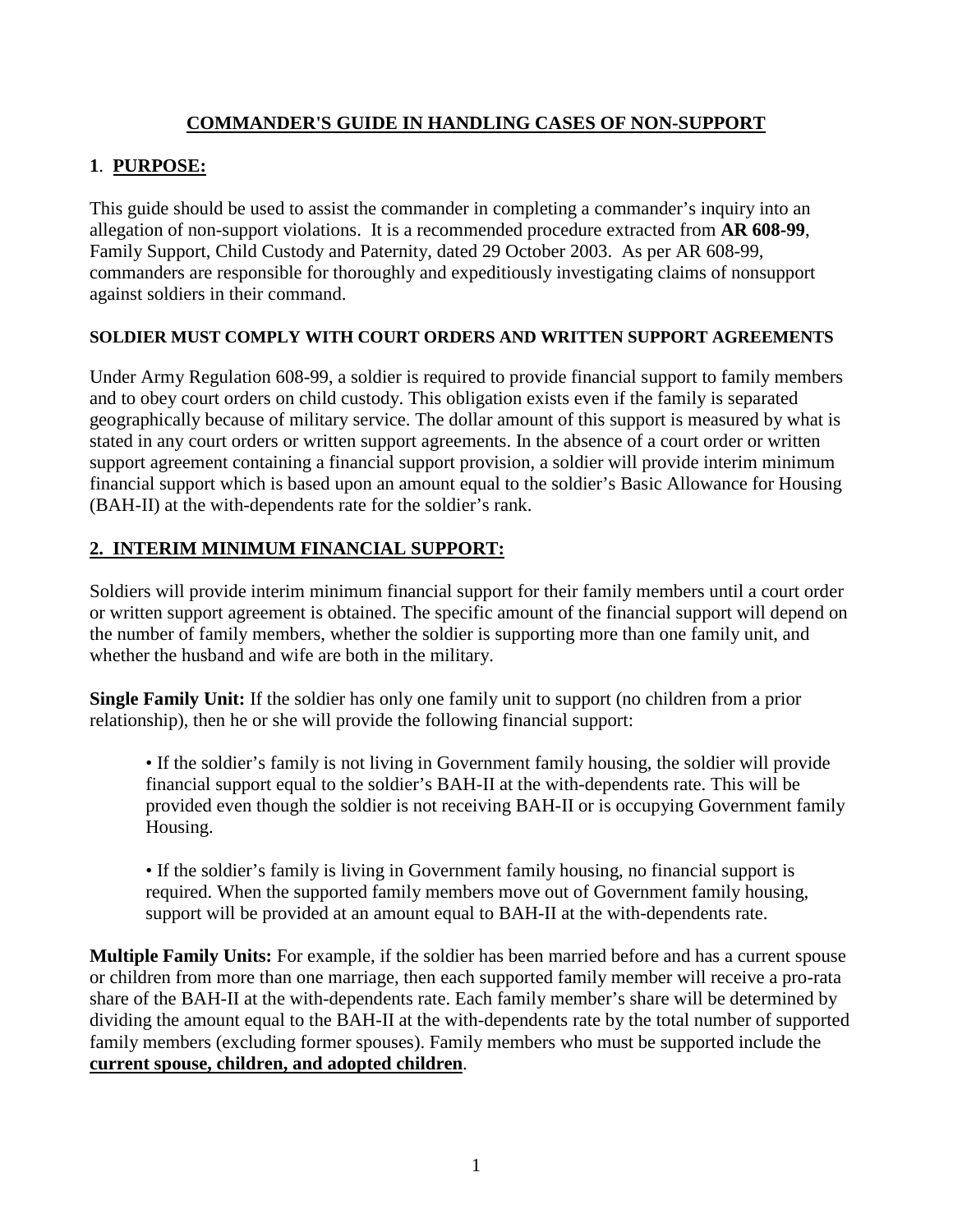The payment of any pro-rata amount, however, will be paid in the following order and manner:

• First, any court-ordered support will be paid as stated in the decree.

• The remaining family members who do not reside in Government family housing will receive a pro-rata amount of the BAH-II at the with-dependents rate. This will be regardless of the amount of support provided to other family members.

#### **3. PROCESS FOR COMPLETING A COMMANDER'S INQUIRY INTO AN ALLEGATION OF NON-SUPPORT:**

- **1**. **STEP ONE:** Determine the soldier's financial support obligation.
	- a. Determine whether the soldier has:
		- 1. A financial support agreement. (See AR 608-99, paragraph 2-3.)
		- 2. A court order. (See AR 608-99, paragraph, 2-4 and 2-11b (1) & (2).)
	- b. If the commander finds that there is no support agreement or support order as stated above, the support provisions of AR 608-99, Financial Support Required in the Absence of a Financial Support Agreement or Court Order, paragraph 2-6, apply.
	- c. If the soldier states that no financial obligation or support requirements exist, ensure all provided documents have been reviewed by SJA to relieve the soldier from financial obligation. If the soldier is receiving BAH at the "With Dependent" rate, you should verify what BAH rate the soldier is entitled to receive.
	- d. If it is unclear whether the soldier has a financial obligation IAW AR 608-99, the commander should contact the Administrative Law Section of the SJA Office and get a legal opinion.
	- e. If the soldier admits that he/she has a financial obligation, determine the source of the financial support obligation and verify proof of payment. The following are valid proofs of payment:
		- 1. Money Order receipts with proof of payment or command verification of receipt of payment by the spouse/recipient.
		- 2. Verification of support payment by allotment. (Allotment not available for National Guard.)
		- 3. Cancelled checks with recipient's endorsement on the check.
		- 4. Other monetary payment methods with command verification of receipt of payment.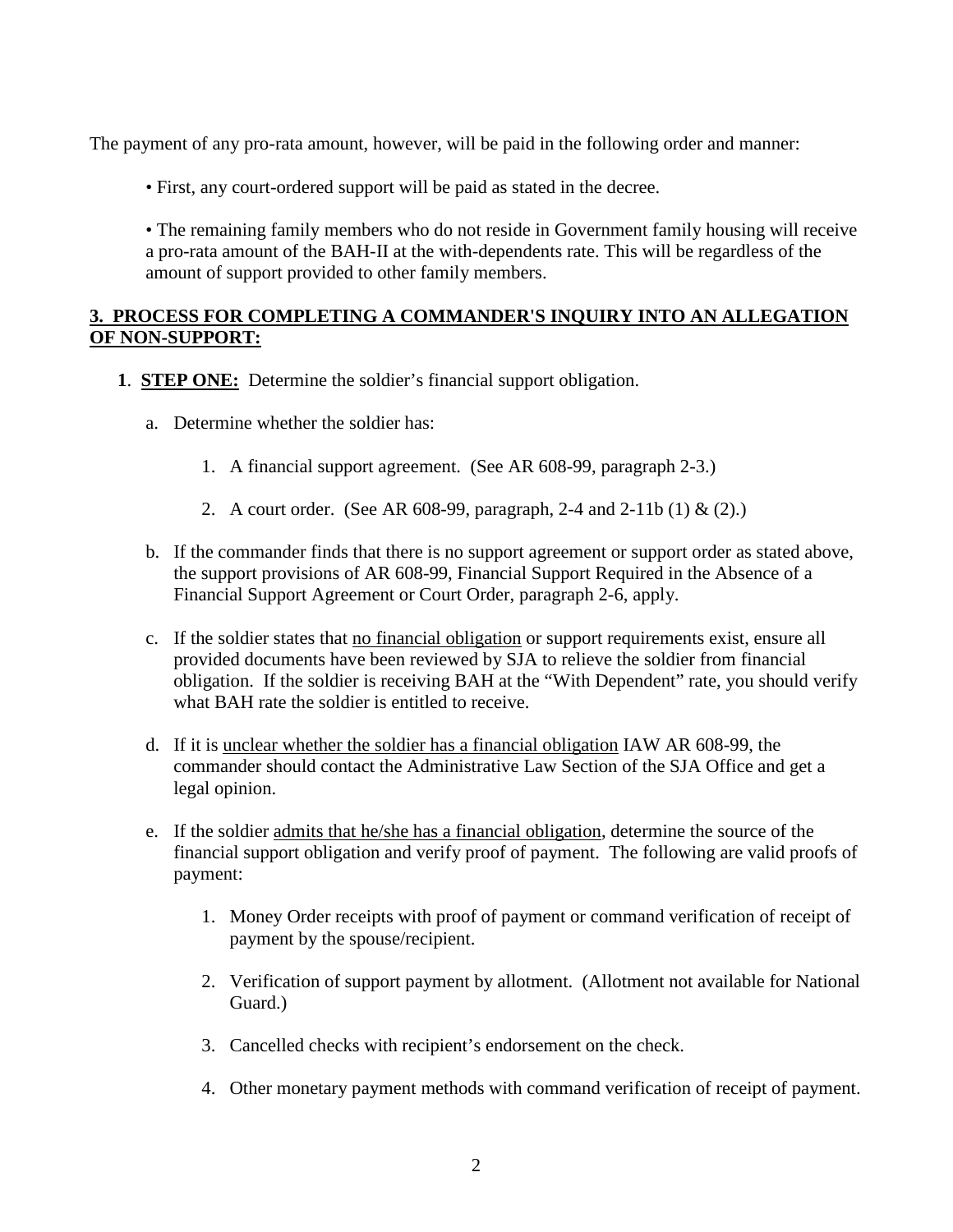- 5. The command will provide details on the verification of payment when responding to the IG or JAG.
- **2. STEP TWO:** Direct compliance by counseling the soldier in writing.
	- a. Confirm to the soldier that a financial obligation to provide support exists.
	- b. Determine the appropriate form and timing of financial payments IAW AR 608-99, paragraph 2-7.
	- c. Determine whether the soldier is in compliance with the support requirements.
		- 1. **Compliance**. Verify that all appropriate documentation that the soldier provides is IAW AR 608-99. If the soldier is in compliance, the commander will document this determination and attach all pertinent documentation.
		- 2. **Noncompliance.** For noncompliance, the provisions listed at paragraph 3-10 (Enforcement) apply. Action should be taken to bring the soldier into compliance with AR 608-99. If the soldier is not in compliance, the commander will document a complete summary of the soldier's failure to comply with AR 608-99, as well as what actions will be taken to bring the soldier into compliance.
		- 3. Note: **Sometimes the commander receives an excuse that the soldier does not have any money to pay the support or the soldier is not drawing BAH and therefore is not required to pay support. These responses are not acceptable.**
		- 4. Note: **The soldier should make his or her family support payment a priority above all other financial obligations. This is very important, as in many cases there are children involved and the spouse has no money for their basic needs.**
	- d. Counsel the soldier in writing on what his/her support obligation is under AR 608-99. Here are a few things to include as a part of the counseling:
		- 1. Inform the soldier that he/she has a legal obligation to support his/her family members, and may seek legal assistance through the SJA office.
		- 2. Inform the soldier that he/she has not fulfilled his/her obligation and is in violation of Army Regulation 608-99.
		- 3. Explain what corrective action is necessary to be in compliance with AR 608-99.
		- 4. Explain accepted forms and timing of payments, IAW AR 608-99, paragraph 2-7.
		- 5. Give him/her an order to comply with the provisions of AR 608-99. Provide a suspense date (use good judgment when assigning – not too long nor too short) for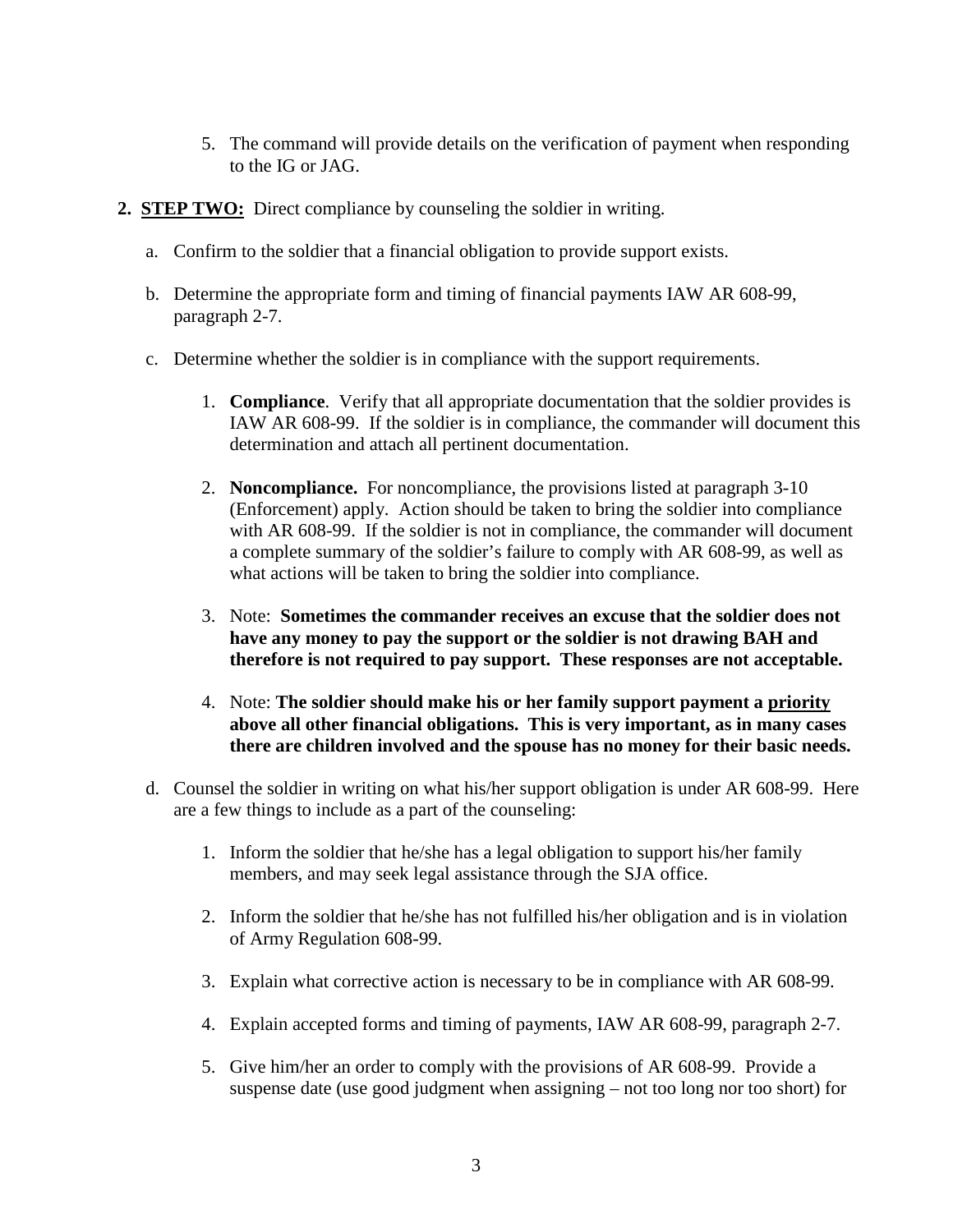compliance to the soldier to request written proof of compliance. (See paragraph 3- 6b.)

6. Inform the soldier of the actions available to the command when dealing with violations of the regulation. Listed are some actions available to the commander:

| (a) Counseling                        | (d) Non-judicial punishment   |
|---------------------------------------|-------------------------------|
| (b) Letter of Reprimand or Admonition | (e) Court-Martial             |
| (c) Bar to Reenlistment               | (f) Administrative separation |

7. Note: A soldier cannot fall into arrears without violating AR 608-99. (See AR 608- 99, paragraph 2-5c for the details on arrears.)

**3. STEP THREE:** Verify compliance. The commander must verify that the soldier initiates appropriate financial support. If the soldier chooses to start an allotment, the commander is responsible for ensuring the soldier makes interim payments until the allotment is in effect.

- **5. STEP FOUR:** Respond to the requester for the Commander's Inquiry.
	- a. The responsible commander will send a reply in response to each inquiry within 14 days of its receipt.
		- 1. Commanders failing to provide a response by the suspense date may be in a violation of AR 608-99, Paragraph 3-5a.
		- 2. The Battalion/Squadron commander will be notified of company commanders who fail to provide a timely response.
		- 3. The Battalion/Squadron commanders must also be informed of any allegation of repeated or continuing violations of AR 608-99 as stated in Paragraph 1-4f(5)(b).
		- 4. For example, a soldier who seeks to take advantage of a PCS move or change of command to stop support payments, in order to avoid those payments until the new chain of command becomes aware of the problem, could be considered a repeat offender.
	- b. Also include a statement as to whether the allegation of non-support is either substantiated or not substantiated.
	- c. Provide copies of supporting documents to show compliance or corrective action taken IAW the provisions of AR 608-99.
	- d. In accordance with AR 608-99, paragraph 3-6b (5), commanders should notify the appropriate Finance office for BAH recoupement action against a soldier who is drawing